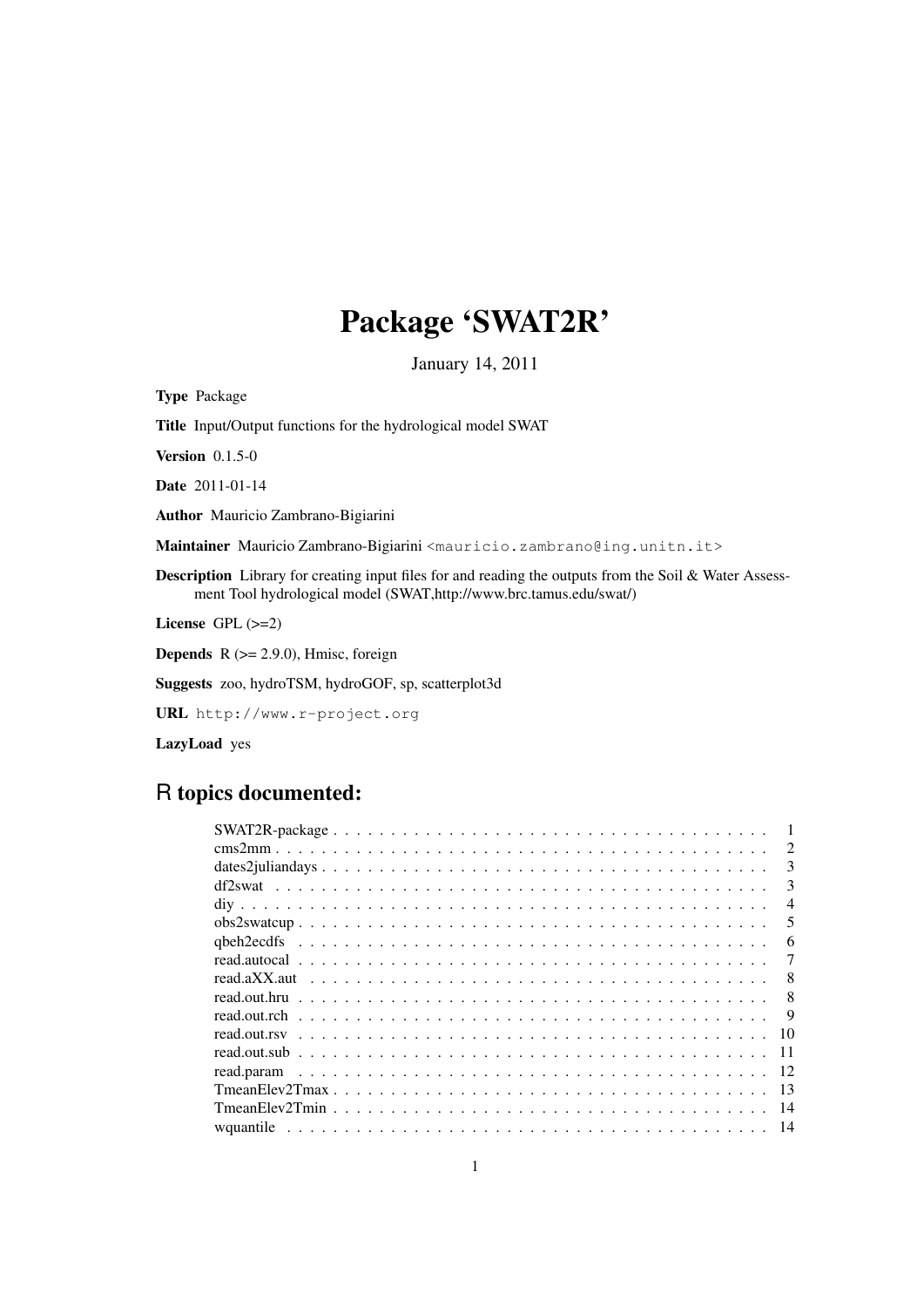SWAT2R-package *SWAT2R*

#### **Description**

Functions for analysing the results of the Soil and Water Assessment Tool (SWAT) hydrological model.

#### Details

| Package:  | SWAT2R                    |
|-----------|---------------------------|
| Type:     | Package                   |
| Version:  | $0.1.5 - 0$               |
| Date:     | $2011 - 01 - 13$          |
| License:  | What license is it under? |
| LazyLoad: | yes                       |

 $\sim$  An overview of how to use the package, including the most important functions  $\sim$ 

#### Author(s)

Mauricio Zambrano Bigiarini <mauricio.zambrano@ing.unitn.it> Maintainer: Mauricio Zambrano Bigiarini <mauricio.zambrano@ing.unitn.it>

#### References

Arnold, J. G., R. Srinivasan, R. S. Muttiah, and J. R.Williams (1998), Large area hydrologic modeling and assessment part I: Model development, Journal of the American Water Resources Association, 34(1), 73-89

Arnold, J. G., and N. Fohrer (2005), SWAT2000: current capabilities and research opportunities in applied watershed modelling, Hydrological Processes, 19(3), 563-572, doi:10.1002/hyp.5611

Neitsch, S. L., J. G. Arnold, J. R. Kiniry, and J. R. Williams (2005a), Soil and Water Assessment Tool Theoretical Documentation Version 2005, Grassland, Soil and Water Research Laboratory; Agricultural Research Service 808 East Blackland Road; Temple, Texas 76502; Blackland Research \& Extension Center; Texas Agricultural Experiment Station 720 East Blackland Road Temple, Texas 76502, USA

Neitsch, S. L., J. G. Arnold, J. R. Kiniry, R. Srinivasan, and J. R. Williams (2005b), Soil and Water Assessment Tool Input/Output file documentation, Version 2005, Grassland, Soil andWater Research Laboratory; Agricultural Research Service 808 East Blackland Road; Temple, Texas 76502; Blackland Research \& Extension Center; Texas Agricultural Experiment Station 720 East Blackland Road Temple, Texas 76502, USA.

#### See Also

hydroTSM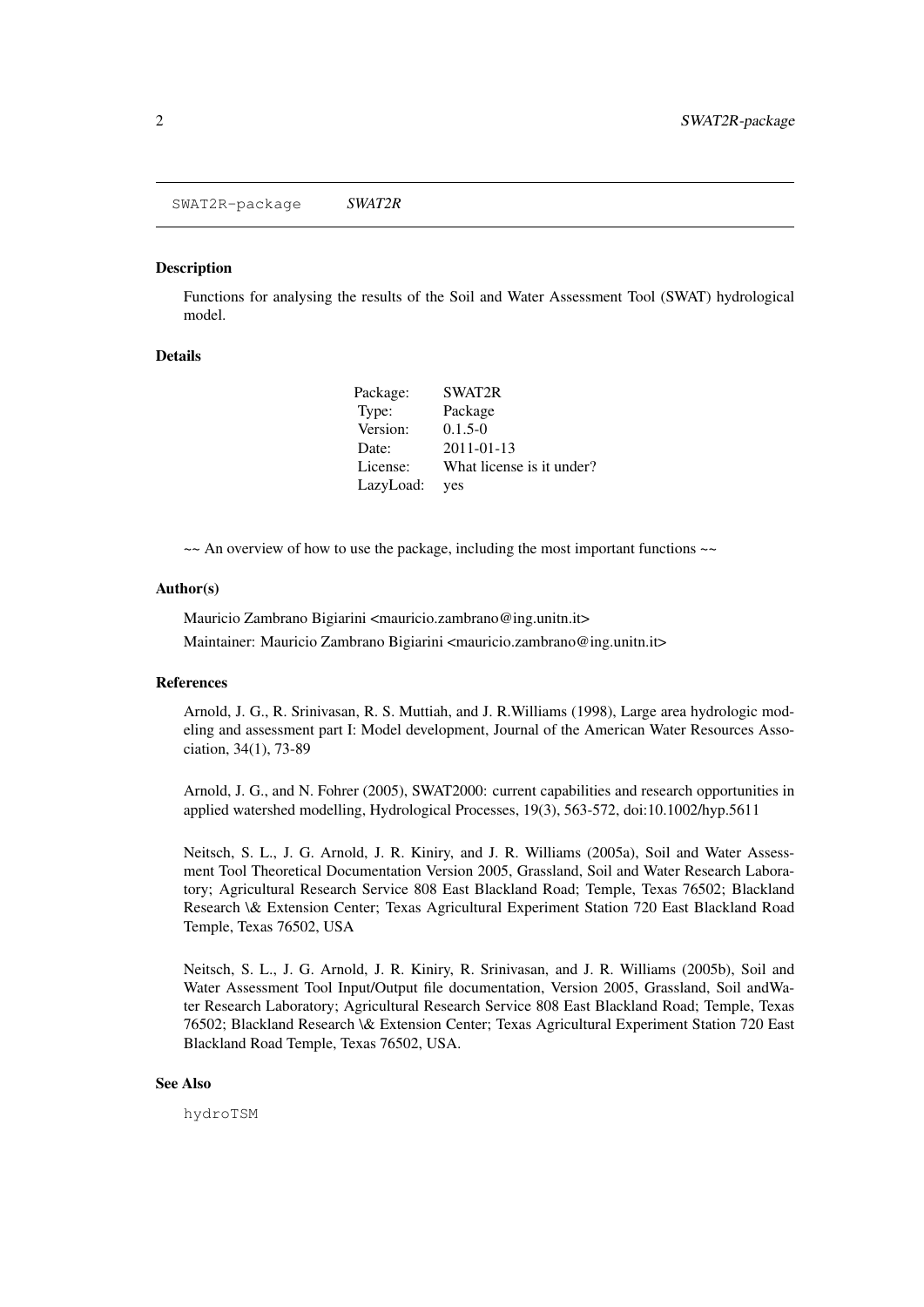cms2mm *m3/s -> mm*

#### Description

This function transforms a numeric vector or streamflows from cubic meter per second (m3/s) into millimetres (mm), by using the draining area of the catchment along with the sampling frequency of the discharges.

#### Usage

cms2mm(x, AreaKm2)

# Arguments

| X       | zoo object with streamflow values in cubic meter per second $(m3/s)$ . Its sam- |
|---------|---------------------------------------------------------------------------------|
|         | pling frequency have to be in c('daily', 'monthly' or 'annual')                 |
| AreaKm2 | Draining area, in squared kilometers (km2)                                      |

# Details

streamflow in millimetres (mm) per year, month or day, depending on the sampling frequency of x.  $q_{mm} = q_{rms} * 86400 * n \text{days} / (1000 * \text{AreaKm2})$ 

#### Author(s)

Mauricio Zambrano-Bigiarini, <mauricio.zambrano@ing.unitn.it>

dates2juliandays *dates2juliandays*

# Description

This function converts a vector of days into a vector of Julian days, but in the format required for SWAT hydrological model, in the sense that each julian day goes only from 1 to 365/366, so, every year the origin for counting the julian day is set to the 31-Dec of the previous year, in a way that the 01-January takes 1 as its Julian day

#### Usage

```
dates2juliandays(dates, verbose)
```
#### Arguments

| dates   | vector containing the dates that will be converted into Julian days in SWAT |
|---------|-----------------------------------------------------------------------------|
|         | format                                                                      |
| verbose | logical; if TRUE, progress messages are printed                             |

#### Author(s)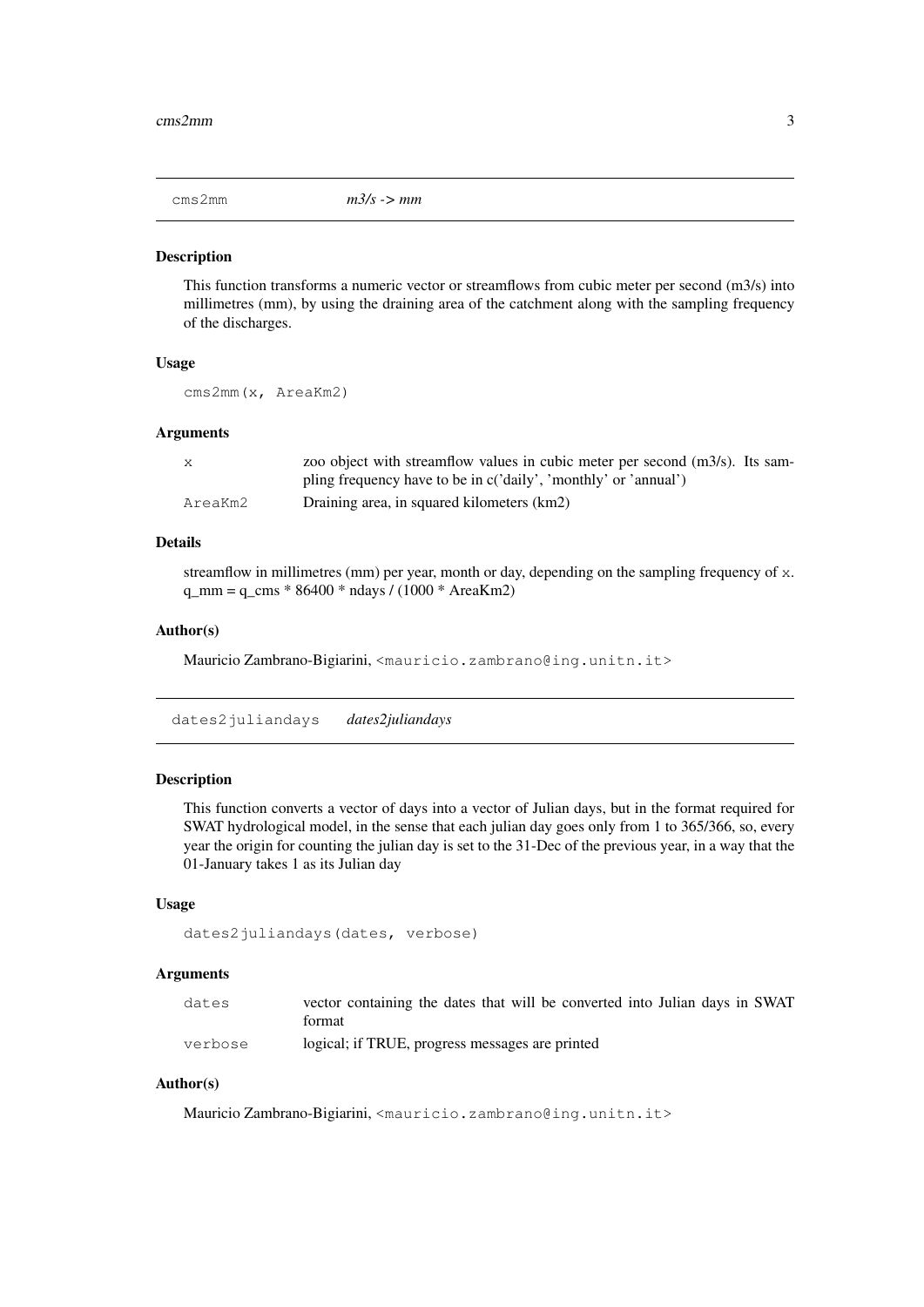df2swat *df2swat*

# Description

data.frame (precipitation, temperature, flow) into DBF file This function reads a data.frame (preferably created with the '.CHE\_daily\_analysis' function of the 'hydroTSM' package) with daily time series of precipitation or temperature and generates as many single DBF files as gauge stations are in the original data.frame

# Usage

df2swat(var.type, x.ts, x.gis, output.drty, Date= "Date", date.fmt="%Y-%m-%d", i

# Arguments

| var.type    | character with the name of the target variable that will be analysed. Valid values<br>are: -) "Precipitation"<br>-) "Temperature"<br>$-$ ) "Flow"                                                                                                                                                                                                                                                                                                                  |
|-------------|--------------------------------------------------------------------------------------------------------------------------------------------------------------------------------------------------------------------------------------------------------------------------------------------------------------------------------------------------------------------------------------------------------------------------------------------------------------------|
| x.ts        | data. frame with the time series that will be written into DBF format. This file<br>HAS to HAVE the following format: -) 1st column : called 'Date' with all the<br>dates in which we have measurements<br>-) Other columns: have to have the name of the corresponding station (e.g.,<br>"P9001", "T9000E"), and all the rows have to have the measured value for the<br>corresponing date. So, each column corresponds to the time series of a single<br>station |
| x.gis       | OPTIONAL. Only required when 'var.type' is "Temperature", because the com-<br>putation of the Maximum and Minimum daily Temperarure needs the elevation<br>in each station.<br>data.frame with the spatial information that is needed to write the DBF file.<br>This file HAS to HAVE, at least, 2 columns, indicated by the values given to<br>'id' and 'elevation'                                                                                               |
| output.drty | character indicating the path of the directory in which the DFB files will be<br>written. If the user leaves this empty this parametr, the working directory is<br>used.                                                                                                                                                                                                                                                                                           |
| Date        | character indicating the field name in 'x.ts' that stores the dates of the measure-<br>ments in each station.                                                                                                                                                                                                                                                                                                                                                      |
| date.fmt    | character indicating the date format of the dates stored in the 'Date' field                                                                                                                                                                                                                                                                                                                                                                                       |
| id          | OPTIONAL. Only required when 'var.type' is "Temperature".<br>character indicating the field name in 'x.gis' that stores the ID of each station,<br>with a 'T' at the begining of the ID (e.g., "T9001", "T9000E"),                                                                                                                                                                                                                                                 |
| elevation   | OPTIONAL. Only required when 'var.type' is "Temperature".<br>character indicating the field name in 'x.gis' that stores the elevation of each<br>station, [masl].                                                                                                                                                                                                                                                                                                  |

# Author(s)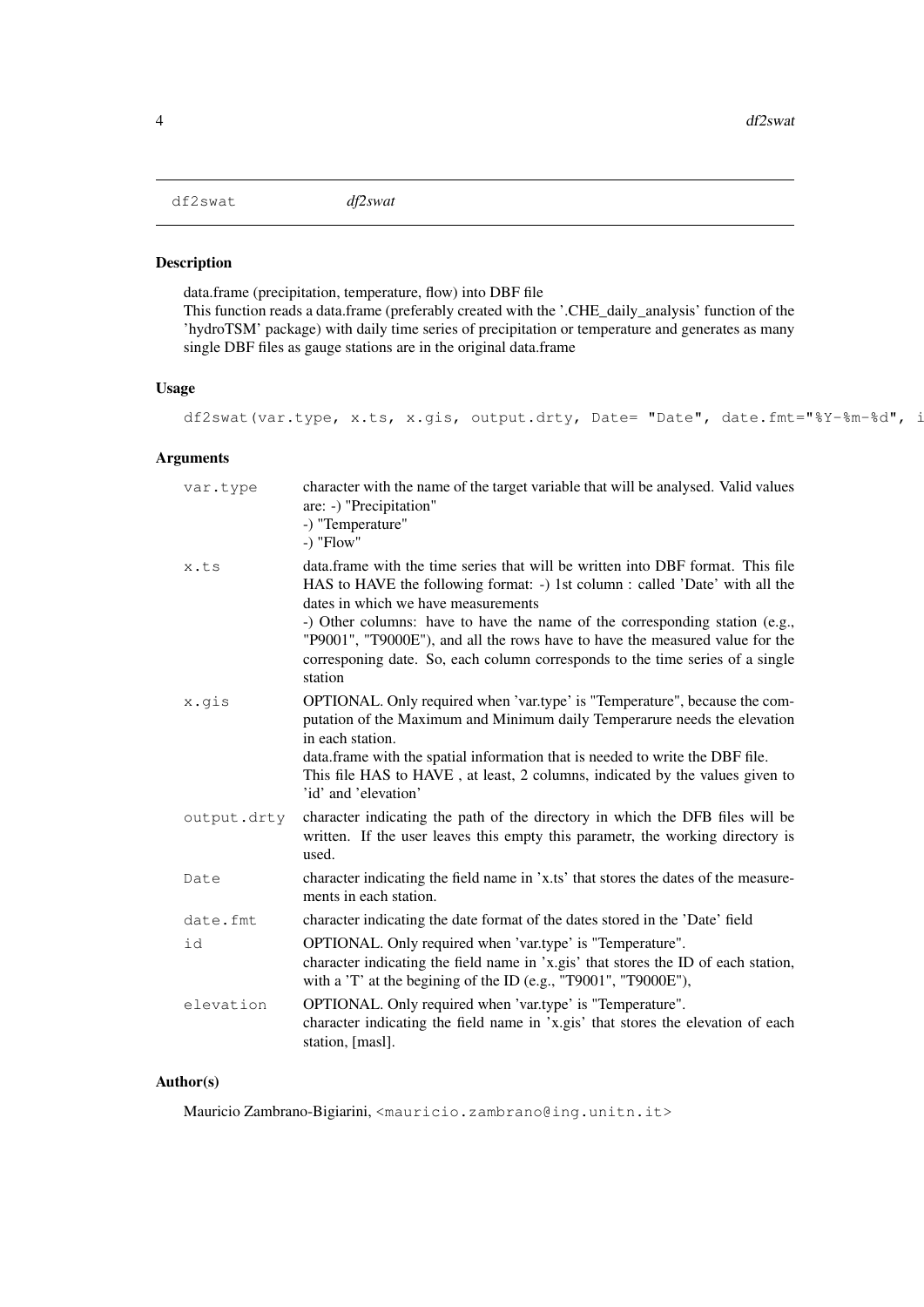#### Usage

diy(year)

#### Arguments

year

#### Examples

```
##---- Should be DIRECTLY executable !! ----
##-- ==> Define data, use random,
##--or do help(data=index) for the standard data sets.
## The function is currently defined as
function (year)
{
   if (class(year) == "character")
       year <- as.numeric(year)
   ndays <- numeric(length(year))
    ndays[1:length(year)] <- sapply(1:length(year), function(j,
        x) {
        t1 <- as.Date(paste(x[j], "-01-01", sep = ""))
        t2 <- as.Date(paste(x[j], "-12-31", sep = ""))
       ndays[j] <- length(seq(from = t1, to = t2, by = "days"))
    }, x = year)
    return(ndays)
  }
```
obs2swatcup *obs2swatcup*

#### Description

This function generates a file with observed values of streamflows for being used as input to SWAT-CUP (http://www.eawag.ch/organisation/abteilungen/siam/software/swat/ index\_EN)

# Usage

```
obs2swatcup(x, tstep="daily", from, to, date.fmt="%Y-%m-%d", fname="Observations
```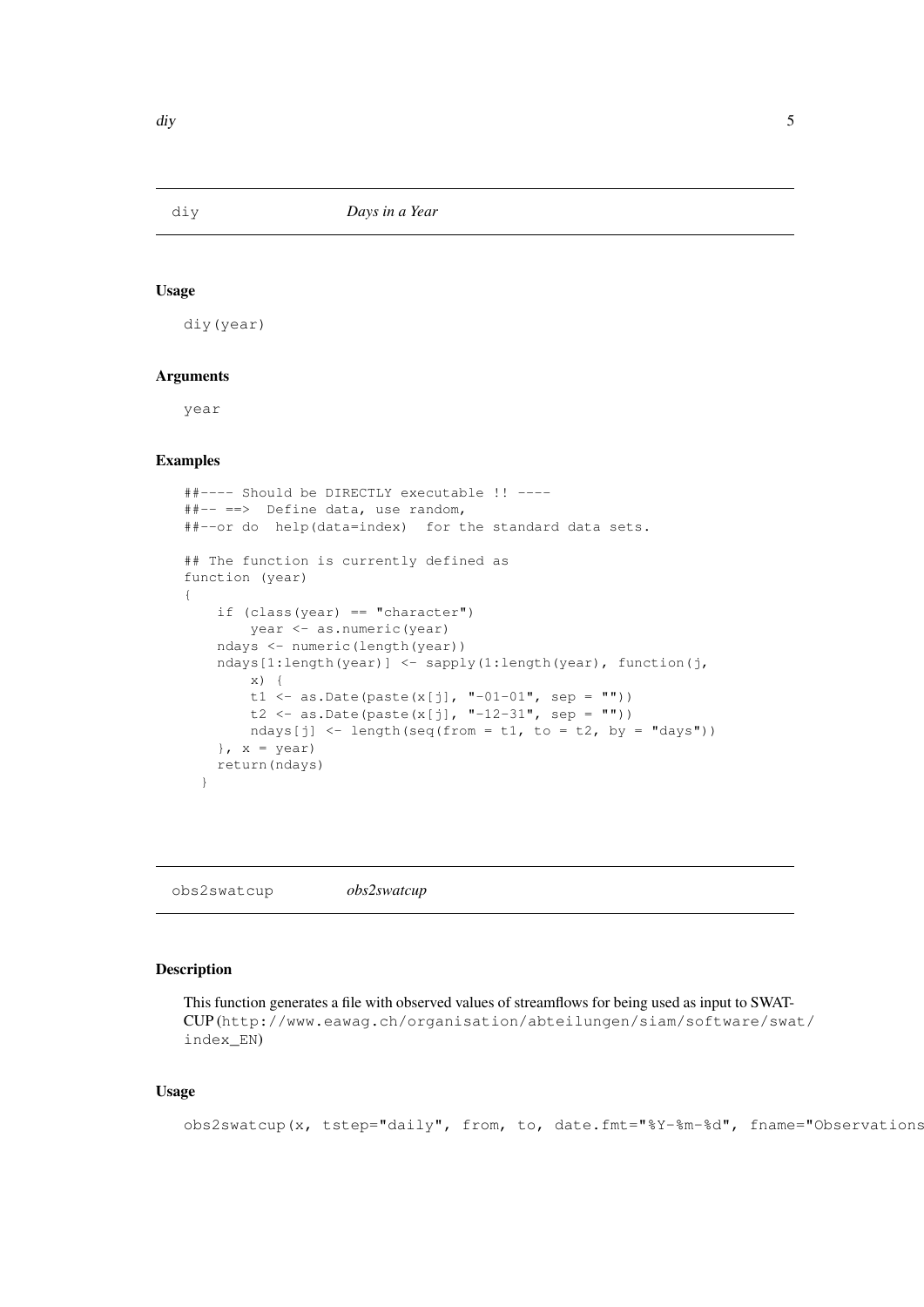#### Arguments

| X        | zoo object with flow measurement(s) in 'm3/s'. It could be 'daily' or 'monthly'                                                                                   |
|----------|-------------------------------------------------------------------------------------------------------------------------------------------------------------------|
| tstep    | time step in which are stored the values of 'x'. Valid values are: 'daily, 'monthly'                                                                              |
| from     | Character indicating the starting date for the values stored in all the files that<br>will be read. It HAs to be in the format indicated by 'date.fmt'            |
| to       | Character indicating the starting date for the values stored in all the files that<br>will be read. It HAs to be in the format indicated by 'date.fmt'            |
| date.fmt | Character indicating the date format in which you provide 'from' and 'to', e.g.                                                                                   |
| fname    | Filename (without extension) of the output file. The number of observations will<br>be added at the end of the filename                                           |
| dates    | <b>OPTIONAL</b> (not implmented yet). Vector with the dates to be used for convert-<br>ing a raw 'x' values into a 'zoo' object                                   |
| version  | integer indicating the version of SWAT-CUP for which the file has to be written                                                                                   |
| var.id   | OPTIONAL. Only needed when 'version==3'.<br>Character that have to be added as prefix before the year and day/month as sec-<br>ond column in the observation file |

#### Author(s)

Mauricio Zambrano-Bigiarini, <mauricio.zambrano@ing.unitn.it>

#### References

```
http://www.eawag.ch/organisation/abteilungen/siam/software/swat/downloads/
Manual_SwatCup.pdf
```
qbeh2ecdfs *Q behavioural -> Empirical CDFs*

#### Description

This function computes ECDFs for user-defined quantiles of the streamflows simulated with behavioural parameter sets.

Steps:

1) it computes un-weighted quantiles (e.g., Q5, Q50, Q95) for the streamflows simulated with EACH behavioural parameter set.

2) it computes ECDFs for each desired quantile, by weighting the quantiles of each behavioural parameter set by its corresponding less-formal likelihood.

#### Usage

```
qbeh2ecdfs(Qbeh, qobs, weights, byrow=FALSE, quantiles.desired= c(0.05, 0.5, 0.95),
           quantiles.labels= c("Q5", "Q50", "Q95"), ylab="Probability",
           col="blue", leg.cex=1.2, verbose=TRUE, ...)
```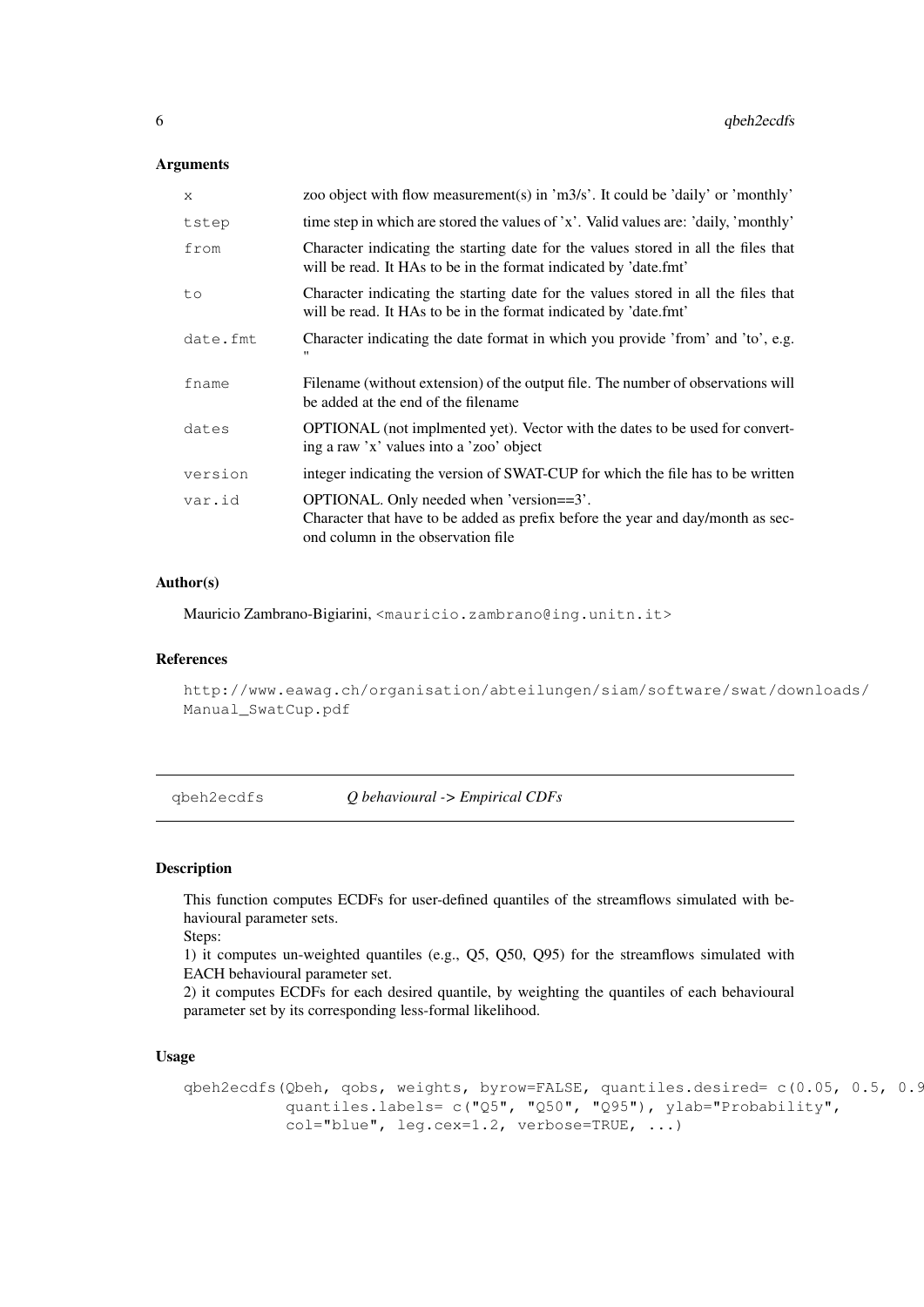# read.autocal 7

#### Arguments

| Qbeh              | matrix, which columns (by default) contains the behavioural values to be used<br>for the computation of the weighted quantiles.                                                                                                                                                                                                                          |  |
|-------------------|----------------------------------------------------------------------------------------------------------------------------------------------------------------------------------------------------------------------------------------------------------------------------------------------------------------------------------------------------------|--|
| qobs              | Numeric with the observed values, used for putting its weighted quantiles as a<br>legend in the plot.                                                                                                                                                                                                                                                    |  |
| weights           | numeric vector, with the values of the weights to be used for computing the<br>quantiles.<br>Omitting the weights argument or specifying NULL or a zero-length vector<br>will result in the usual unweighted estimates.                                                                                                                                  |  |
| byrow             | logical, indicating if the computations have to be made for each column or for<br>each row of x. When the simulated values obtained with different behavioural<br>parameter sets are stored in columns, byrow must be TRUE.<br>When the simulated values obtained with different behavioural parameter sets<br>are stored in rows, by row must be FALSE. |  |
| quantiles.desired |                                                                                                                                                                                                                                                                                                                                                          |  |
|                   | numeric vector, with the quantiles to be computed. Default value is $c(0.025)$ ,<br>$.5, .975) (= > 2.5\%, 50\%, 97.5\%)$                                                                                                                                                                                                                                |  |
| quantiles.labels  |                                                                                                                                                                                                                                                                                                                                                          |  |
|                   |                                                                                                                                                                                                                                                                                                                                                          |  |
|                   | character vector, with the names to be given to quantiles. desired. De-<br>fault value is $c(TQ5", TQ50", TQ95")$                                                                                                                                                                                                                                        |  |
| ylab              | A title for the y axis. See plot.                                                                                                                                                                                                                                                                                                                        |  |
| col               | integer indicating the version of SWAT-CUP for which the file has to be written                                                                                                                                                                                                                                                                          |  |
| leg.cex           | Character expansion factor *relative* to current 'par("cex")'. Used for text, and<br>provides the default for 'pt.cex' and 'title.cex'. Default value $= 1.2$                                                                                                                                                                                            |  |
| verbose           | logical; if TRUE, progress messages are printed                                                                                                                                                                                                                                                                                                          |  |

#### Author(s)

Mauricio Zambrano-Bigiarini, <mauricio.zambrano@ing.unitn.it>

# References

http://www.eawag.ch/organisation/abteilungen/siam/software/swat/downloads/ Manual\_SwatCup.pdf

|--|--|

# Description

Function for reading the 'autocalX.out' resulting after the autocalibration process in SWAT 2005, and giving as output a data.frame with the columns of the read file.

# Usage

```
read.autocal(file, tstep, out.type="Q", outID=NA, verbose=TRUE)
```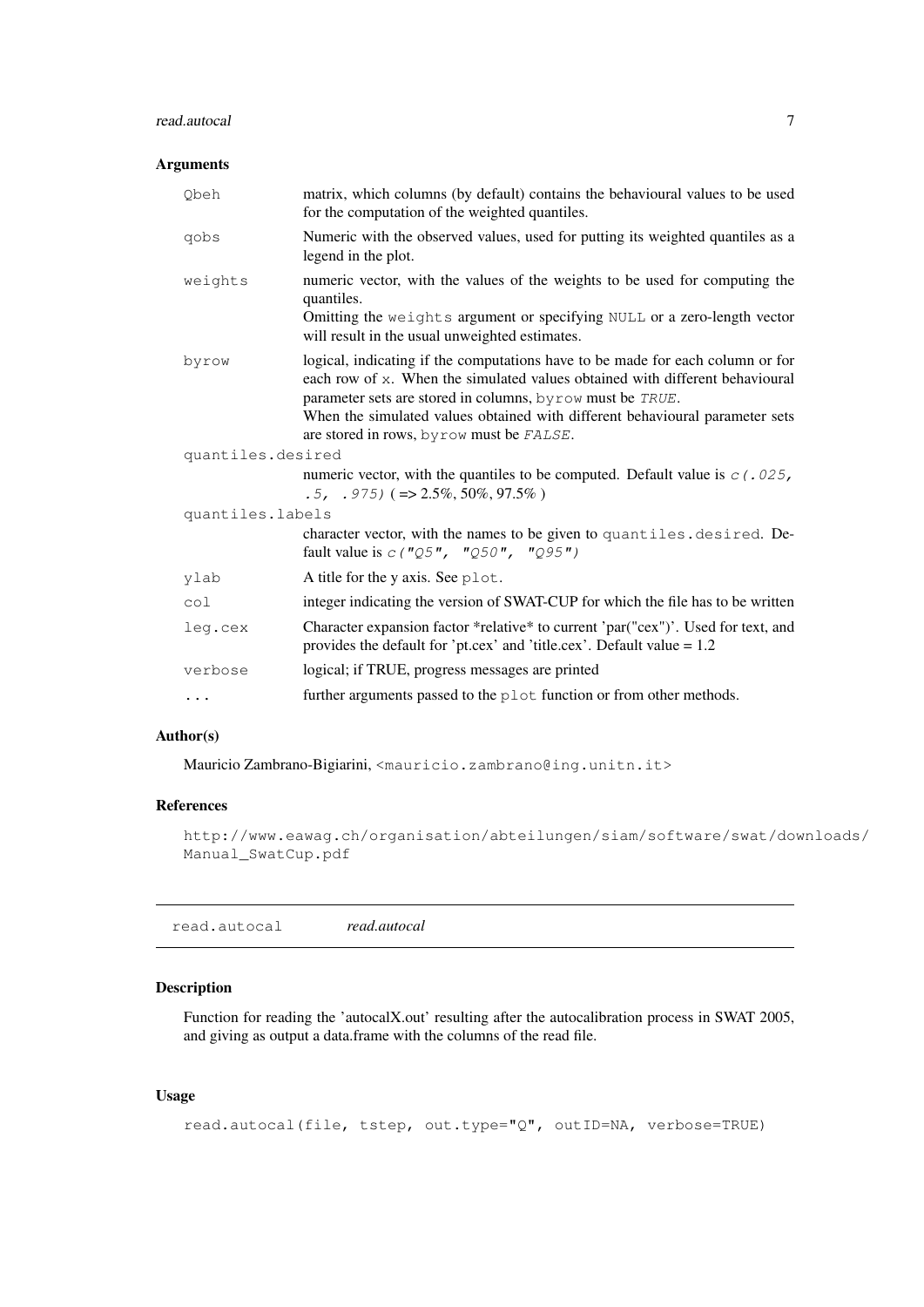# Arguments

| file     | the name of the file which the data are to be read from. If it does not contain<br>an _absolute_ path, the file name is _relative_ to the current working directory,<br>'getwd()'. Tilde-expansion is performed where supported.                                                                                                                                                                                         |
|----------|--------------------------------------------------------------------------------------------------------------------------------------------------------------------------------------------------------------------------------------------------------------------------------------------------------------------------------------------------------------------------------------------------------------------------|
| tstep    | Time step used for the simulation that created the 'autocalX.out' file.<br>It must be one of the following values: c("daily", "monthly", "annual"),                                                                                                                                                                                                                                                                      |
| out.type | Type of results that have to be read. It must be one of the following values:<br>-) "Q" : only results related to water quantity are read (first 3 columns): c("YEAR",<br>"DAY", "FLOWcms")<br>-) "Q+Sed" : only results related to water quantity AND sediments are read (first<br>4 columns): The previously mentioned 3 along with c("SEDCONCmg/kg")<br>-) "Q+Sed+WQ": all the columns of the 'autocalX.out' are read |
| outID    | Currently not used                                                                                                                                                                                                                                                                                                                                                                                                       |
| verbose  | logical; if TRUE, progress messages are printed                                                                                                                                                                                                                                                                                                                                                                          |
|          |                                                                                                                                                                                                                                                                                                                                                                                                                          |

#### Note

# This function has not been exhaustively tested

#### Author(s)

Mauricio Zambrano-Bigiarini, <mauricio.zambrano@ing.unitn.it>

read.aXX.aut *read.aXX.aut*

# Description

Function for reading the 'aXX.aut' resulting after the autocalibration process in SWAT 2005, and giving as output a data.frame with the columns of the read file.

# Usage

read.aXX.aut(file, tstep, out.type="Q", autID=NA, verbose=TRUE)

# Arguments

| file     | the name of the file which the data are to be read from. If it does not contain<br>an _absolute_ path, the file name is _relative_ to the current working directory,<br>'getwd()'. Tilde-expansion is performed where supported.                                                                                                                                                                                         |
|----------|--------------------------------------------------------------------------------------------------------------------------------------------------------------------------------------------------------------------------------------------------------------------------------------------------------------------------------------------------------------------------------------------------------------------------|
| tstep    | Time step used for the simulation that created the 'aXX.aut' file.<br>It must be one of the following values: c("daily", "monthly", "annual"),                                                                                                                                                                                                                                                                           |
| out.type | Type of results that have to be read. It must be one of the following values:<br>-) "Q" : only results related to water quantity are read (first 3 columns): c("YEAR",<br>"DAY", "FLOWcms")<br>-) "Q+Sed" : only results related to water quantity AND sediments are read (first<br>4 columns): The previously mentioned 3 along with c("SEDCONCmg/kg")<br>-) "Q+Sed+WQ": all the columns of the 'autocalX.out' are read |
| autID    | Currently not used                                                                                                                                                                                                                                                                                                                                                                                                       |
| verbose  | logical; if TRUE, progress messages are printed                                                                                                                                                                                                                                                                                                                                                                          |
|          |                                                                                                                                                                                                                                                                                                                                                                                                                          |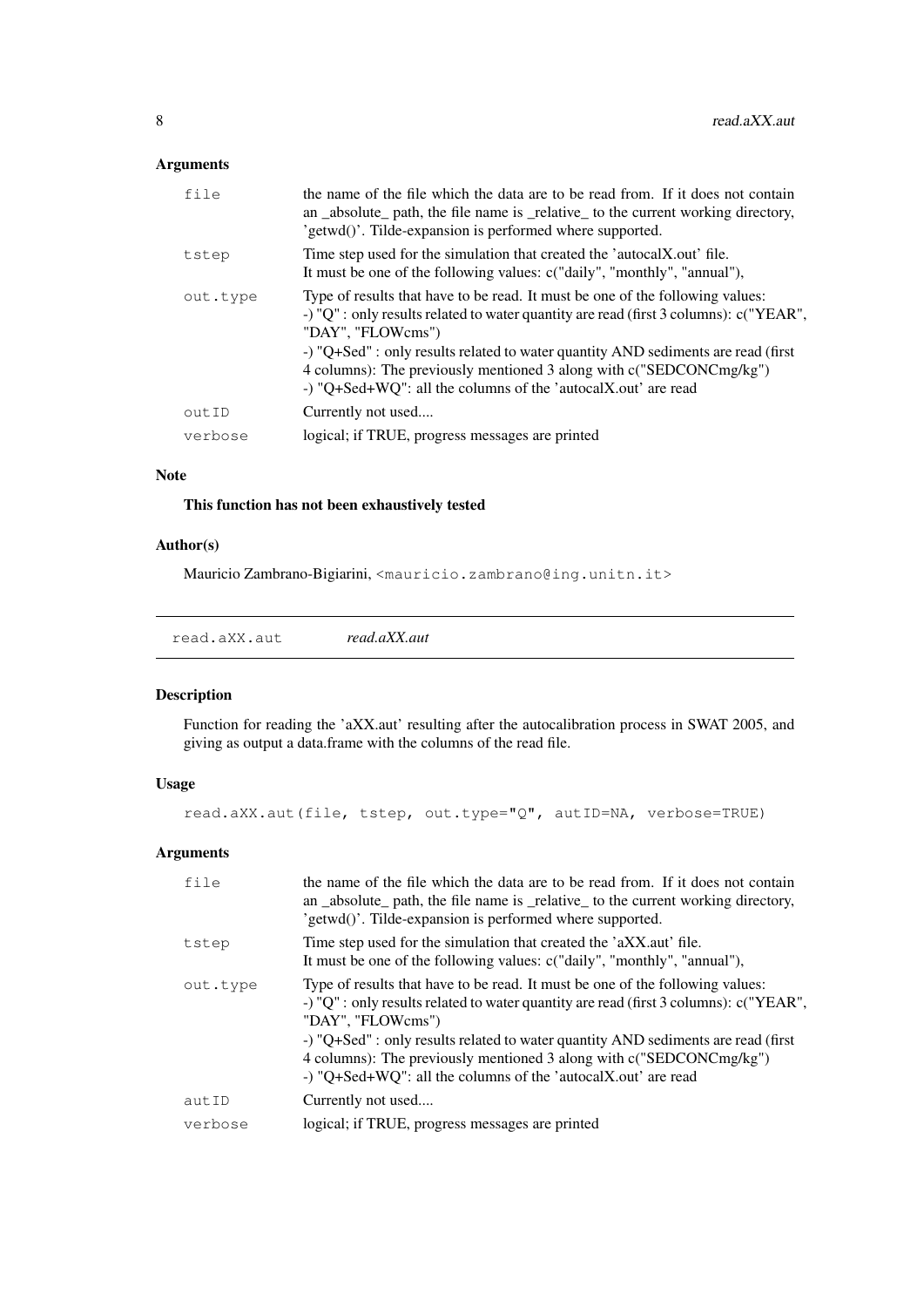#### read.out.hru 9

#### Note

# This function has not been exhaustively tested

#### Author(s)

Mauricio Zambrano-Bigiarini, <mauricio.zambrano@ing.unitn.it>

read.out.hru *read.out.hru*

# Description

Function for reading the 'output.hru' files of SWAT 2005 (regarding HRUs), and giving as output a data.frame with the columns of the read file.

# Usage

read.out.hru(file="output.hru", tstep, out.type="Q", hruID=NA, verbose=TRUE)

# Arguments

| file     | the name of the file which the data are to be read from. If it does not contain<br>an _absolute_ path, the file name is _relative_ to the current working directory,<br>'getwd()'. Tilde-expansion is performed where supported.                                                                                                                                                                                                                                                                                                                                                                                                                                                                                                                                                                                                |
|----------|---------------------------------------------------------------------------------------------------------------------------------------------------------------------------------------------------------------------------------------------------------------------------------------------------------------------------------------------------------------------------------------------------------------------------------------------------------------------------------------------------------------------------------------------------------------------------------------------------------------------------------------------------------------------------------------------------------------------------------------------------------------------------------------------------------------------------------|
| tstep    | Time step used for the simulation that created the 'output.hru' file.<br>It must be one of the following values: c("daily", "monthly", "annual"),                                                                                                                                                                                                                                                                                                                                                                                                                                                                                                                                                                                                                                                                               |
| out.type | Type of results that have to be read. It must be one of the following values:<br>-) "Q" : only results related to water quantity are read (first 35 columns): c("LULC",<br>"HRU", "GIS", "SUB", "MGT", "MON", "AREAkm2", "PRECIPmm", "SNO-<br>FALLmm", "SNOMELTmm", "IRRmm", "PETmm", "ETmm", "SW_INITmm",<br>"SW_ENDmm", "PERCmm", "GW_RCHGmm", "DA_RCHGmm", "REVAPmm",<br>"SA_IRRmm", "DA_IRRmm", "SA_STmm", "DA_STmm", "SURQ_GENmm",<br>"SURQ_CNTmm", "TLOSSmm", "LATQmm", "GW_Qmm", "WYLDmm", "DAI-<br>LYCN", "TMP_AVdgC", "TMP_MXdgC", "TMP_MNdgC", "SOL_TMPdgC",<br>"SOLARMJ/m2")<br>-) "Q+Sed" : only results related to water quantity AND sediments are read<br>(first 37 columns): The previously mentioned 35 along with c("SYLDt/ha",<br>"USLEt/ha")<br>-) "Q+Sed+WQ": all the columns of the 'output.hru' are read |
| hruID    | OPTIONAL. Integer with the number of the HRU for wich the results will be<br>provided.<br>If this argument is not provided, the results will be given for all the reaches in<br>'output.hru'                                                                                                                                                                                                                                                                                                                                                                                                                                                                                                                                                                                                                                    |
| verbose  | logical; if TRUE, progress messages are printed                                                                                                                                                                                                                                                                                                                                                                                                                                                                                                                                                                                                                                                                                                                                                                                 |

# Author(s)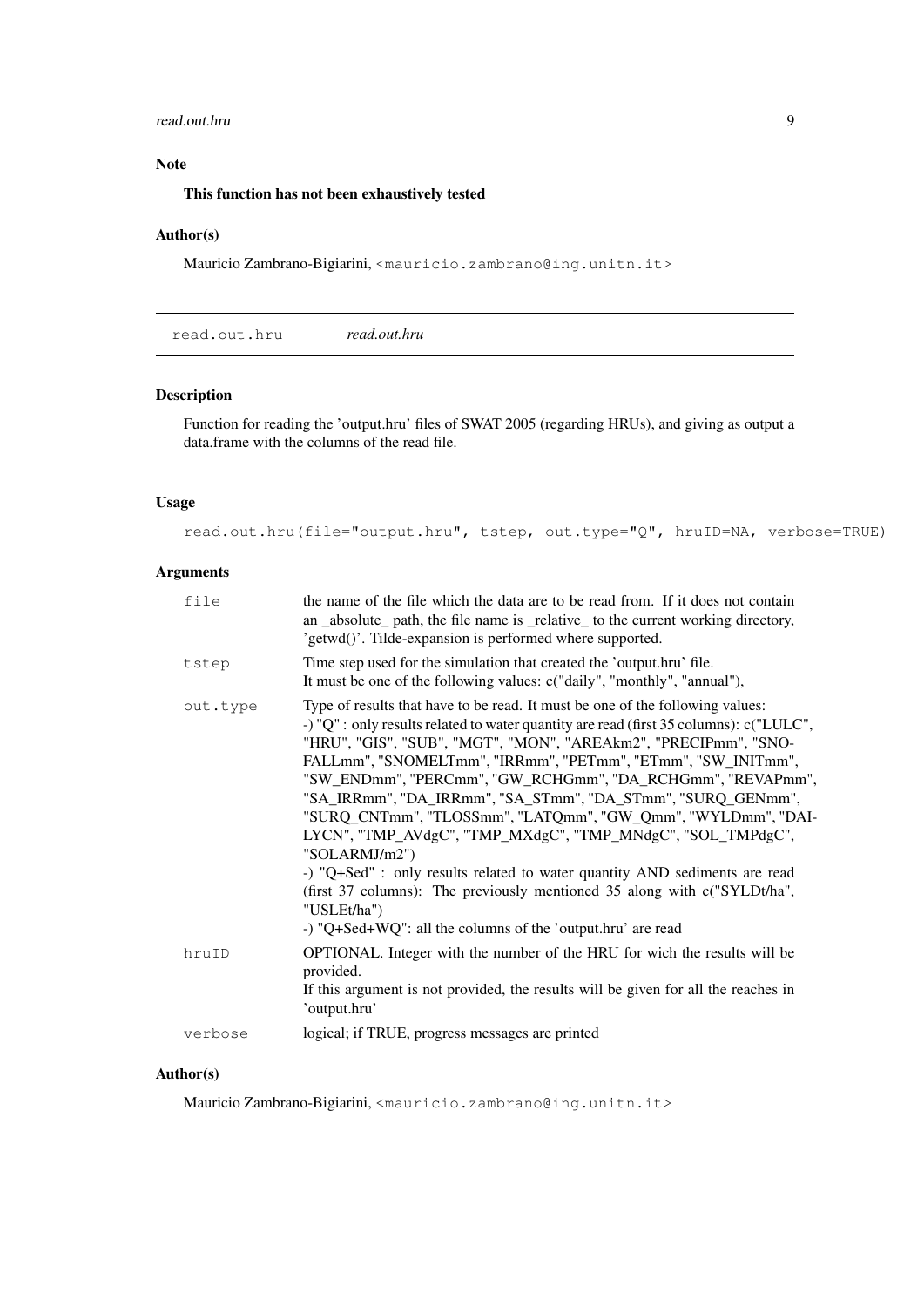read.out.rch *read.out.rch*

#### Description

Function for reading the 'output.rch' files of SWAT 2005 (regarding reaches), and giving as output a data.frame with the columns of the read file.

This 'output.rch' file has 9 rows representing the header, and 1 colum with the text 'REACH', and 43 additional colums with results regarding water quantity, sediments, and water quality

# Usage

read.out.rch(file="output.rch", tstep, out.type="Q", rchID=NA, verbose=TRUE)

#### Arguments

| file     | the name of the file which the data are to be read from. If it does not contain<br>an _absolute_ path, the file name is _relative_ to the current working directory,<br>'getwd()'. Tilde-expansion is performed where supported.                                                                                                                                                                                                                                                                                         |
|----------|--------------------------------------------------------------------------------------------------------------------------------------------------------------------------------------------------------------------------------------------------------------------------------------------------------------------------------------------------------------------------------------------------------------------------------------------------------------------------------------------------------------------------|
| tstep    | Time step used for the simulation that created the 'output.rch' file.<br>It must be one of the following values: c("daily", "monthly", "annual"),                                                                                                                                                                                                                                                                                                                                                                        |
| out.type | Type of results that have to be read. It must be one of the following values:<br>-) "Q" : only results related to water quantity are read (first 8 columns): c("RCH",<br>"GIS", "MON", "DrAREAkm2", "FLOW_INcms", "FLOW_OUTcms", "EVAP-<br>cms", "TLOSScms")<br>-) "Q+Sed" : only results related to water quantity AND sediments are read<br>(first 11 columns): The previously mentioned 8 along with c("SED_INtons",<br>"SED_OUTtons", "SEDCONCmg/kg")<br>-) "Q+Sed+WQ": all the columns of the 'output.rch' are read |
| rchID    | OPTIONAL. Integer with the number of the reach for wich the results will be<br>provided.<br>If this argument is not provided, the results will be given for all the reaches in<br>'output.rch'                                                                                                                                                                                                                                                                                                                           |
| verbose  | logical; if TRUE, progress messages are printed                                                                                                                                                                                                                                                                                                                                                                                                                                                                          |

# Author(s)

Mauricio Zambrano-Bigiarini, <mauricio.zambrano@ing.unitn.it>

read.out.rsv *read.out.rsv*

# Description

Function for reading the 'output.rsv' files of SWAT 2005 (regarding reservoirs), and giving as output a data.frame with the columns of the read file.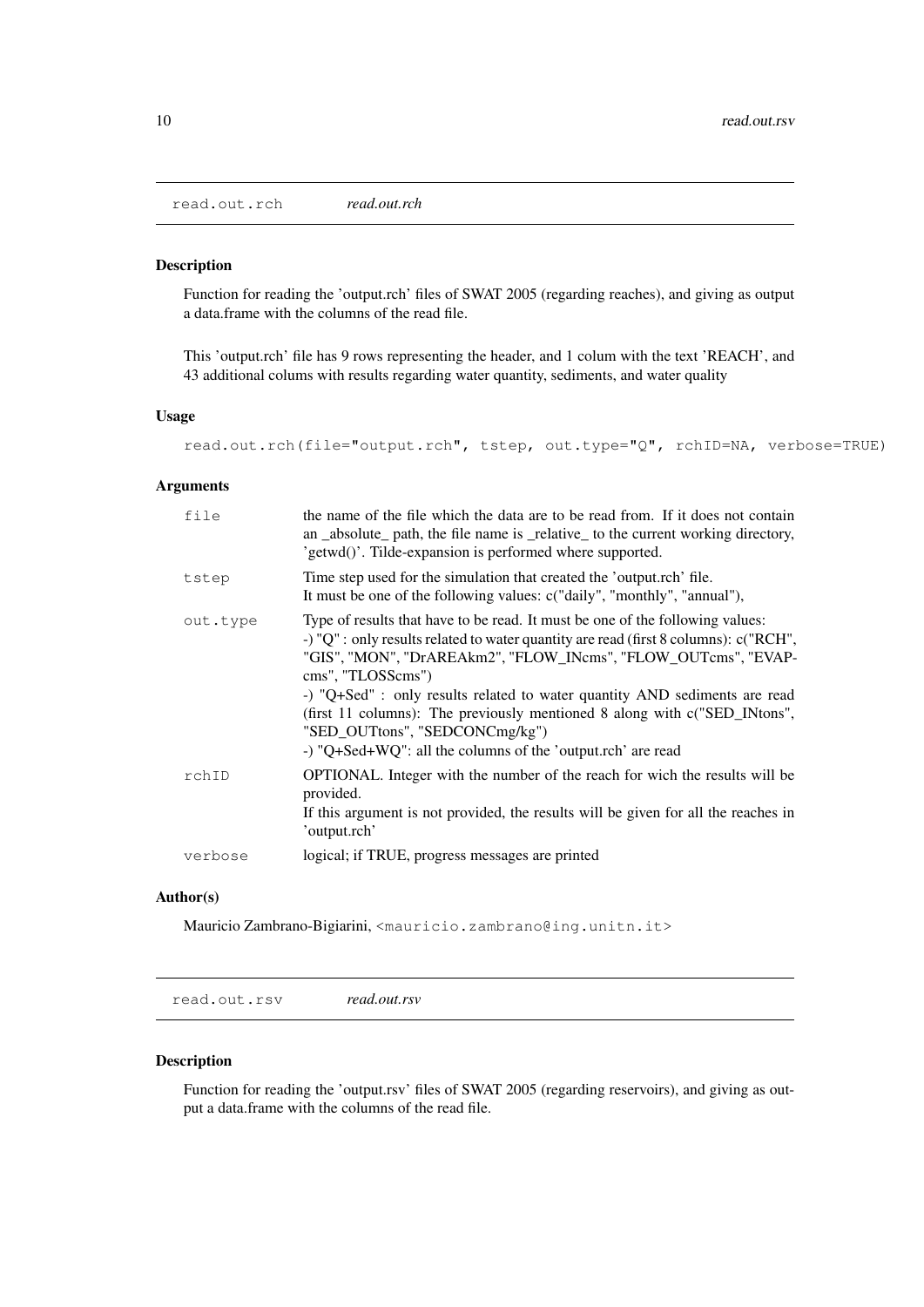#### read.out.sub 11

#### Usage

read.out.rsv(file="output.rsv", tstep, out.type="Q", rsvID=NA, verbose=TRUE)

# Arguments

| file     | the name of the file which the data are to be read from. If it does not contain<br>an _absolute_ path, the file name is _relative_ to the current working directory,<br>'getwd()'. Tilde-expansion is performed where supported.                                                                                                                                                                                                                                                                                            |
|----------|-----------------------------------------------------------------------------------------------------------------------------------------------------------------------------------------------------------------------------------------------------------------------------------------------------------------------------------------------------------------------------------------------------------------------------------------------------------------------------------------------------------------------------|
| tstep    | Time step used for the simulation that created the 'output.rch' file.<br>It must be one of the following values: c("daily", "monthly", "annual"),                                                                                                                                                                                                                                                                                                                                                                           |
| out.type | Type of results that have to be read. It must be one of the following values:<br>-) "Q" : only results related to water quantity are read (first 8 columns): $c("RES",$<br>"MON", "VOLUMEm3", "FLOW_INcms", "FLOW_OUTcms", "PRECIPm3",<br>"EVAPm3", "SEEPAGEm3")<br>-) "Q+Sed" : only results related to water quantity AND sediments are read<br>(first 11 columns): The previously mentioned 8 along with c("SED_INtons",<br>"SED_OUTtons", "SED_CONCppm")<br>-) "Q+Sed+WQ": all the columns of the 'output.rsv' are read |
| rsvID    | <b>OPTIONAL.</b> Integer with the number of the reservoir for wich the results will<br>be provided.<br>If this argument is not provided, the results will be given for all the reaches in<br>'output.rsv'                                                                                                                                                                                                                                                                                                                   |
| verbose  | logical; if TRUE, progress messages are printed                                                                                                                                                                                                                                                                                                                                                                                                                                                                             |

# Author(s)

Mauricio Zambrano Bigiarini <mauricio.zambrano@ing.unitn.it>

read.out.sub *read.out.sub*

#### Description

Function for reading the 'output.sub' files of SWAT 2005 (regarding subbasins), and giving as output a data.frame with the columns of the read file.

# Usage

read.out.sub(file="output.sub", tstep, out.type="Q", subID=NA, verbose=TRUE)

# Arguments

| file  | the name of the file which the data are to be read from. If it does not contain   |
|-------|-----------------------------------------------------------------------------------|
|       | an _absolute_ path, the file name is _relative_ to the current working directory, |
|       | 'getwd()'. Tilde-expansion is performed where supported.                          |
| tstep | Time step used for the simulation that created the 'output.sub' file.             |
|       | It must be one of the following values: c("daily", "monthly", "annual").          |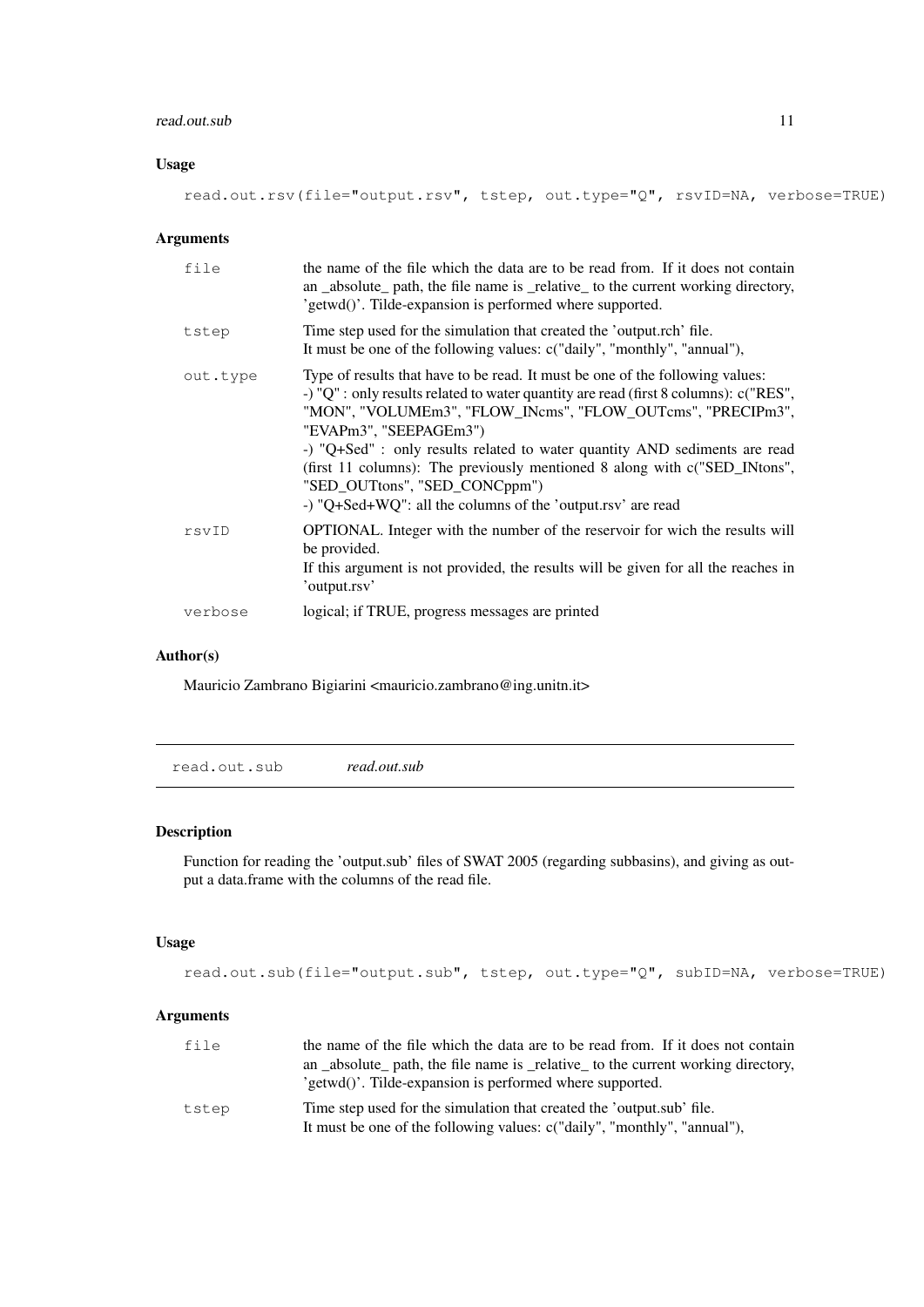| out.type | Type of results that have to be read. It must be one of the following values:                      |
|----------|----------------------------------------------------------------------------------------------------|
|          | -) "Q" : only results related to water quantity are read (first 13 columns): c("SUB",              |
|          | "GIS", "MON", "AREAkm2", "PRECIPmm", "SNOMELTmm", "PETmm", "ETmm",                                 |
|          | "SWmm", "PERCmm", "SURQmm", "GW_Qmm", "WYLDmm")                                                    |
|          | -) "Q+Sed" : only results related to water quantity AND sediments are read (first                  |
|          | 14 columns): The previously mentioned 13 along with "SYLDt/ha"                                     |
|          | -) "Q+Sed+WQ": all the columns of the 'output.sub' are read                                        |
| subID    | <b>OPTIONAL.</b> Integer with the number of the subbasin for wich the results will<br>be provided. |
|          | If this argument is not provided, the results will be given for all the reaches in<br>'output.sub' |
| verbose  | logical; if TRUE, progress messages are printed                                                    |

# Author(s)

Mauricio Zambrano Bigiarini <mauricio.zambrano@ing.unitn.it>

read.param *Read Parameters*

#### Description

This function reads the files:

- -) 'modelpara.out' created by the GLUE algorithm of SWAT-CUP,
- -) 'modelpara.beh' created by the GLUE algorithm of SWAT-CUP,
- -) 'goal.sf2' created by the SUFI-2 algorithm of SWAT-CUP
- -) 'goal.pso' created by the PSO algorithm of SWAT-CUP

# Usage

```
read.param(file,
           header=FALSE,
           skip=0,
           param.cols=2:11,
           param.names=c("CN2.mgt", "RCHRG_DP.gw", "GWQMN.gw", "GW_REVAP.gw",
                         "REVAPMN.gw", "SOL_K.sol", "SOL_Z.sol", "GW_DELAY.gw",
                         "ALPHA_BF.gw", "SOL_AWC.sol"),
           of.col=12, of.name="NSeff", na.strings="-9999",
           plot=TRUE, beh.thr=NA, beh.col="red", beh.lty=1, beh.lwd=2,
           nrow=2, ylab=of.name, col="black", cex=0.5, pch=19, verbose=TRUE, ...)
```
#### Arguments

| file   | character, with the name (including path) of the file which the data are to be read<br>from.                                                                                                                                                                                  |
|--------|-------------------------------------------------------------------------------------------------------------------------------------------------------------------------------------------------------------------------------------------------------------------------------|
| header | a logical value indicating whether the file contains the names of the variables as<br>its first line. If missing, the value is determined from the file format: header is<br>set to TRUE if and only if the first row contains one fewer field than the number<br>of columns. |
| skip   | integer: the number of lines of the data file to skip before beginning to read data.                                                                                                                                                                                          |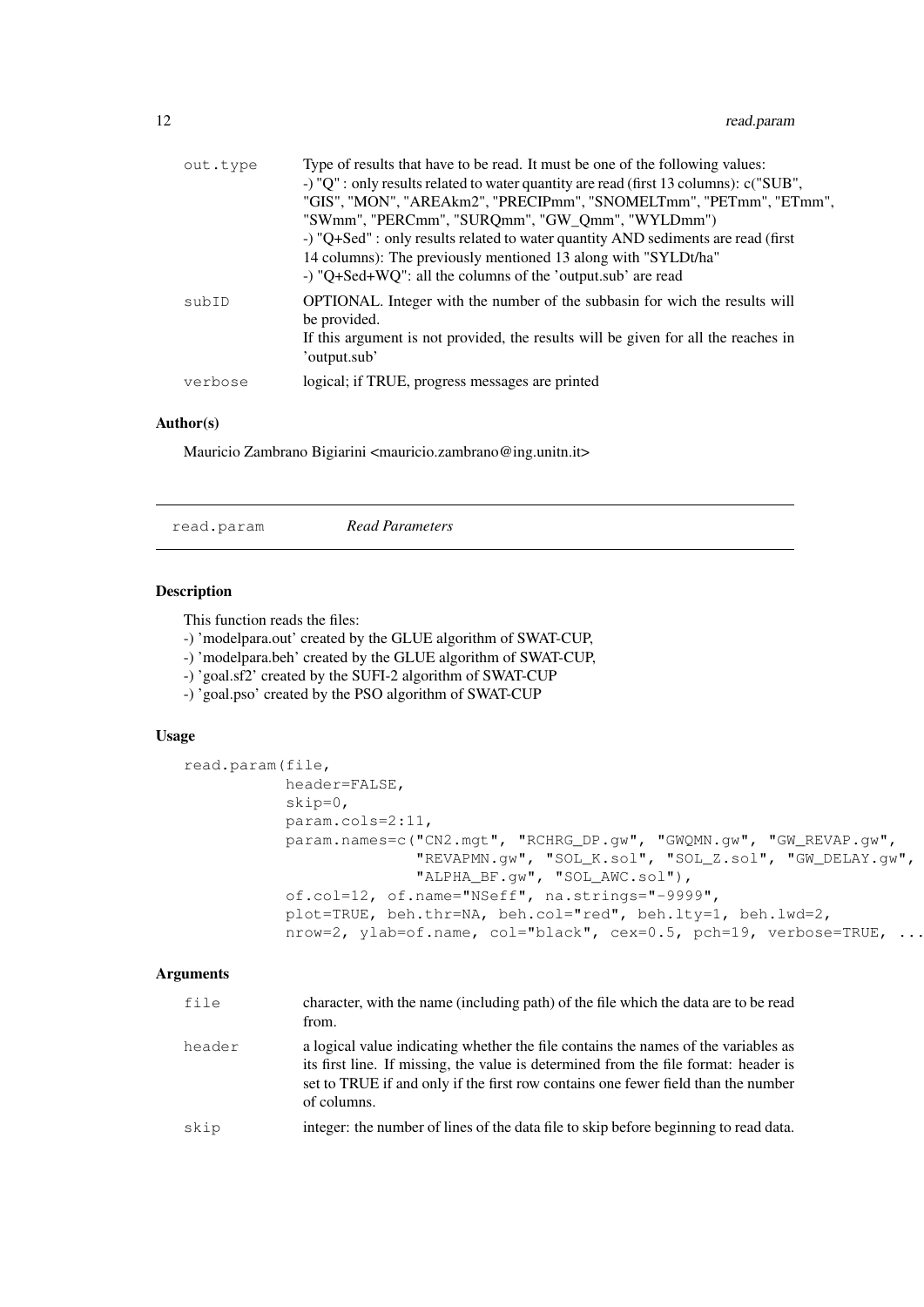# read.param 13

| param.cols     | numeric, with the number of the columns in file that store the values of each<br>parameter                                                                                                    |
|----------------|-----------------------------------------------------------------------------------------------------------------------------------------------------------------------------------------------|
| param.names    | character with the name of the parameters defined by param.cols                                                                                                                               |
| of.col         | numeric, with the number of the column in file that store the values of objec-<br>tive function                                                                                               |
| of.name        | character, with the name that will be given to the column of . col                                                                                                                            |
| na.strings     | character, with the string which is to be interpreted as NA values. read.table                                                                                                                |
| plot           | logical, indicating if a dotty plot with the parameter values vs the objective func-<br>tion is to be produced.                                                                               |
| beh.thr        | OPTIONAL. Only used when plot=TRUE.<br>numeric, with the value to be used for drawing a horizontal line for separating<br>behavioural from non behavioural parameter sets.                    |
| beh.col        | OPTIONAL. Only used when plot=TRUE.<br>character, with the color to be used for drawing a horizontal line for separating<br>behavioural from non behavioural parameter sets.                  |
| beh.lty        | OPTIONAL. Only used when plot=TRUE.<br>numeric, with the type to be used for drawing a horizontal line for separating<br>behavioural from non behavioural parameter sets.                     |
| beh.lwd        | OPTIONAL. Only used when plot=TRUE.<br>numeric, with the width to be used for drawing a horizontal line for separating<br>behavioural from non behavioural parameter sets.                    |
| nrow           | OPTIONAL. Only used when plot=TRUE.<br>numeric, with the number of rows to be used for splitting the drawing window.                                                                          |
| ylab           | OPTIONAL. Only used when plot=TRUE.<br>character, with the label for the 'y' axis.                                                                                                            |
| $\mathrm{col}$ | OPTIONAL. Only used when plot=TRUE.<br>character, representing the color to be used for drawing the points of the dotty<br>plots                                                              |
| cex            | OPTIONAL. Only used when plot=TRUE.<br>numeric, representing the values controlling the size of text and points with<br>respect to the default                                                |
| pch            | OPTIONAL. Only used when plot=TRUE.<br>numeric with the type of symbol to be used for drawing the points of the dotty<br>plots. (e.g., 1: white circle; 9: white rhombus with a cross inside) |
| verbose        | logical; if TRUE, progress messages are printed                                                                                                                                               |
| .              | OPTIONAL. Only used when plot=TRUE.<br>further arguments passed to the plot command or from other methods.                                                                                    |

# Author(s)

Mauricio Zambrano-Bigiarini, <mauricio.zambrano@ing.unitn.it>

# References

SWAT-CUP: http://www.eawag.ch/organisation/abteilungen/siam/software/ swat/index\_EN.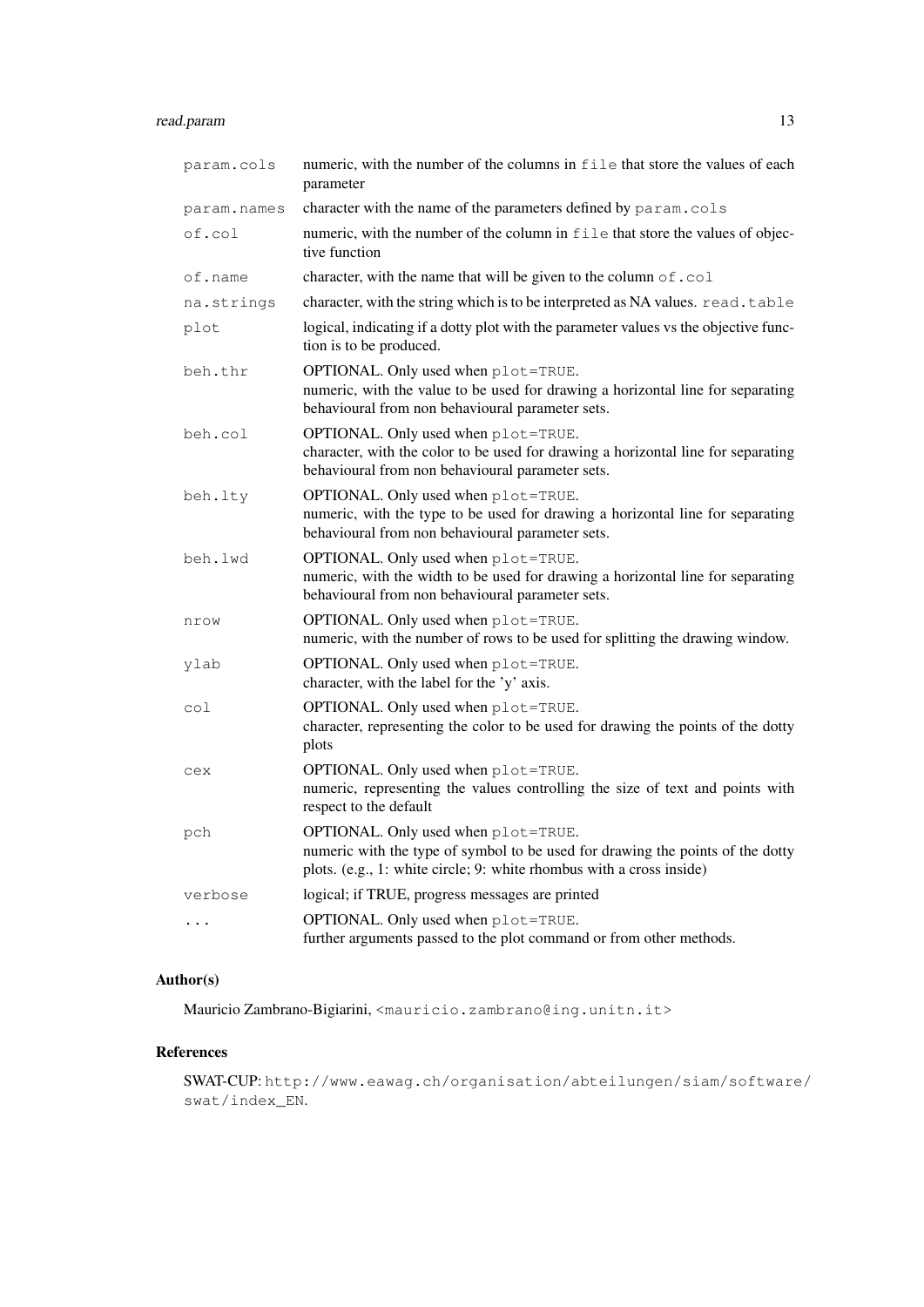TmeanElev2Tmax *TmeanElev2Tmax*

# Description

~~ A concise (1-5 lines) description of what the function does. ~~

# Usage

TmeanElev2Tmax(date, Elevation, Tmean)

#### Arguments

date Elevation Tmean

# Author(s)

Mauricio Zambrano-Bigiarini, <mauricio.zambrano@ing.unitn.it>

TmeanElev2Tmin *TmeanElev2Tmin*

# Description

~~ A concise (1-5 lines) description of what the function does. ~~

# Usage

TmeanElev2Tmin(date, Elevation, Tmean)

# Arguments

date Elevation Tmean

# Author(s)